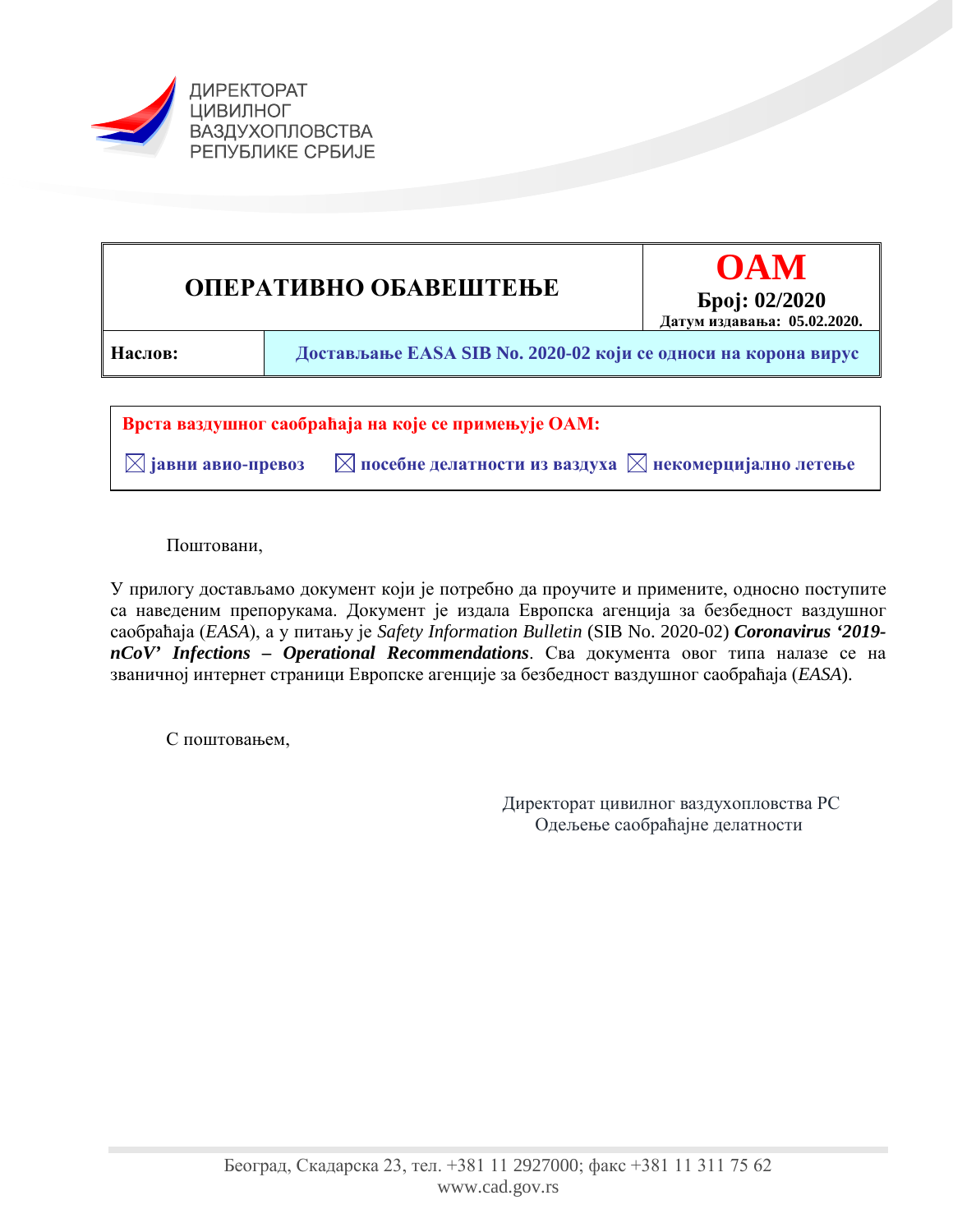

**Safety Information Bulletin Aerodromes – Operations SIB No.: 2020-02R1 Issued: 10 February 2020**

## **Subject: Coronavirus '2019-nCoV' Infections – Operational Recommendations**

**Revision:**

This SIB revises EASA SIB 2020-02 dated 27 January 2020.

**Ref. Publications:**  European Centre for Disease Prevention and Control (ECDC): <https://www.ecdc.europa.eu/en/novel-coronavirus-china>

World Health Organisation (WHO): [International travel and health](https://www.who.int/ith/2020-24-01-outbreak-of-Pneumonia-caused-by-new-coronavirus/en/) [Novel Coronavirus \(2019-nCoV\) situation reports](https://www.who.int/emergencies/diseases/novel-coronavirus-2019/situation-reports) [Passenger locator form](https://www.who.int/ihr/ports_airports/locator_card/en/)

**Applicability:** National Aviation Authorities (NAAs), Aircraft and Aerodrome operators

## **Description:**

Following the evolution of the novel coronavirus (2019-nCoV) outbreak in the city of Wuhan, People's Republic of China (PRC), and based on the reports published by the WHO, International Civil Aviation Organization (ICAO) and the ECDC, EASA has issued this SIB, providing recommendations to the NAAs, Aircraft and Aerodrome operators in order to reduce the risk of spreading the 2019-nCoV.

EASA is closely monitoring developments related to the 2019-nCoV outbreak in Wuhan (PRC) and is actively engaged with the WHO, ICAO, the European Commission (EC) and the [EC DG SANTE.](https://ec.europa.eu/info/departments/health-and-food-safety_en) Due to that, the latest guidance and recommendations issued by WHO, ECDC and ICAO should be considered in the context of this SIB.

Ensuring business continuity at all levels is an essential part of crisis management. In this particular case, the continuity of the health related activities is directly linked with the continuity of the transport activities as this has a direct impact on availability of required medication, protective equipment and medical experts. EASA would like to emphasize the importance of a coordinated approach on the crisis management at EU level.

At this time, the safety concern described in this SIB does not warrant the issuance of an operational directive under Regulation (EU) [965/2012,](http://eur-lex.europa.eu/LexUriServ/LexUriServ.do?uri=OJ:L:2012:296:0001:0148:EN:PDF) Annex II, ARO.GEN.135(c).

This is information only. Recommendations are not mandatory.

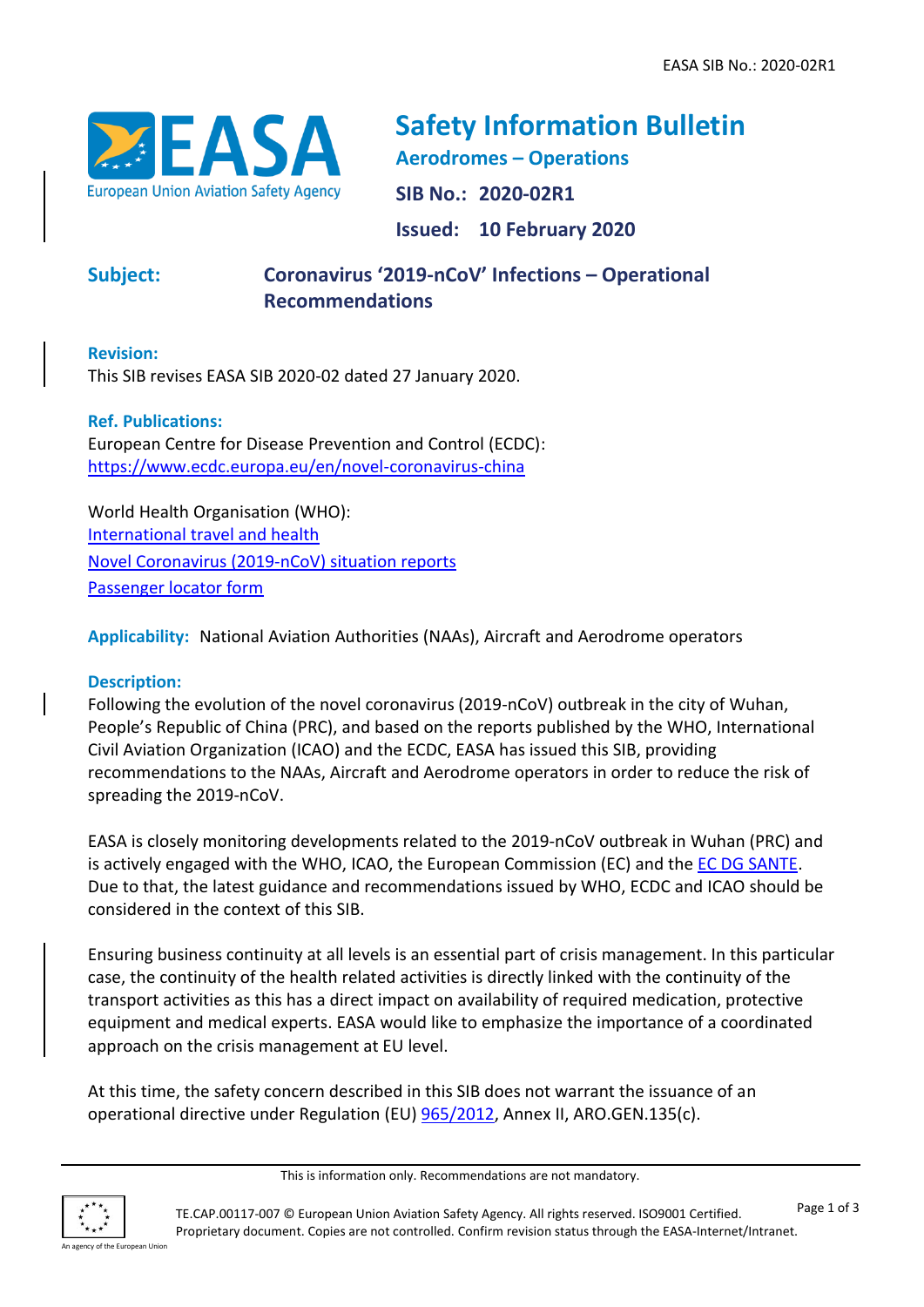## **Recommendation(s):**

The Agency draws the aviation community's attention to information and guidelines provided by the WHO, ECDC, ICAO, International Air Transport Association (IATA) and Airports Council International (ACI). In particular, the WHO recommendations for public health authorities and the transport sector, including operational recommendations for the case of passengers presenting symptoms compatible with an acute respiratory infection.

Aircraft and aerodrome operators should provide information to crew members and aerodrome staff regarding the management of a case with acute respiratory infection on board an aircraft.

Aircraft operators should provide crew with a lay-over in the PRC with the necessary information and materials as recommended by the Chinese authorities for their local inhabitants.

Aircraft operators performing passenger flights to or from the affected countries (see Note 1 of this SIB) should be equipped with one or more Universal Precaution Kits (UPKs). Such kits may be used to protect crew members who are assisting potentially infectious cases of suspected communicable disease and in cleaning up and correctly discarding any potential infectious contents.

Note 1: Affected countries are considered the PRC and other countries where human-to-human transmission of the 2019-nCoV infection was confirmed without the history of travel to the PRC, in accordance with the latest [Situation Report](https://www.who.int/emergencies/diseases/novel-coronavirus-2019/situation-reports/) as published by WHO.

Aircraft operators should encourage their staff and crew members to identify passengers meeting the following criteria: having signs and symptoms indicative of acute respiratory infections, and having been in the PRC or in contact with people infected with 2019-nCoV or with people arriving from the PRC within 14 days prior to onset of symptoms. In the event of such a symptomatic passenger being identified, the crew should be encouraged to:

- 1. use the health part of the aircraft general declaration to register the health information on-board and submit it to the Point of Entry health authorities when required by a State's representative;
- 2. ask the passengers to fill in the passenger locator card forms (PLC) in order to collect information regarding the passengers' position in the aircraft as well as other information regarding their immediate travel plans and contact details. The information is intended to be held by public health authorities in accordance with applicable law and is to be used only for authorized public health purposes. A PLC can be downloaded [here;](https://www.who.int/ihr/ports_airports/locator_card/en/)

Note 2: For an aircraft where the deck is divided in sections using rigid separation walls, the priority is to collect the PLC from all the passengers sitting in the same section with the suspected case and from the ones using the same lavatory facilities that may have been used by the suspected case.

3. provide a medical face mask for the symptomatic passenger in order to reduce the risk of spreading the potential 2019-nCoV infection and try to minimize the contact between the